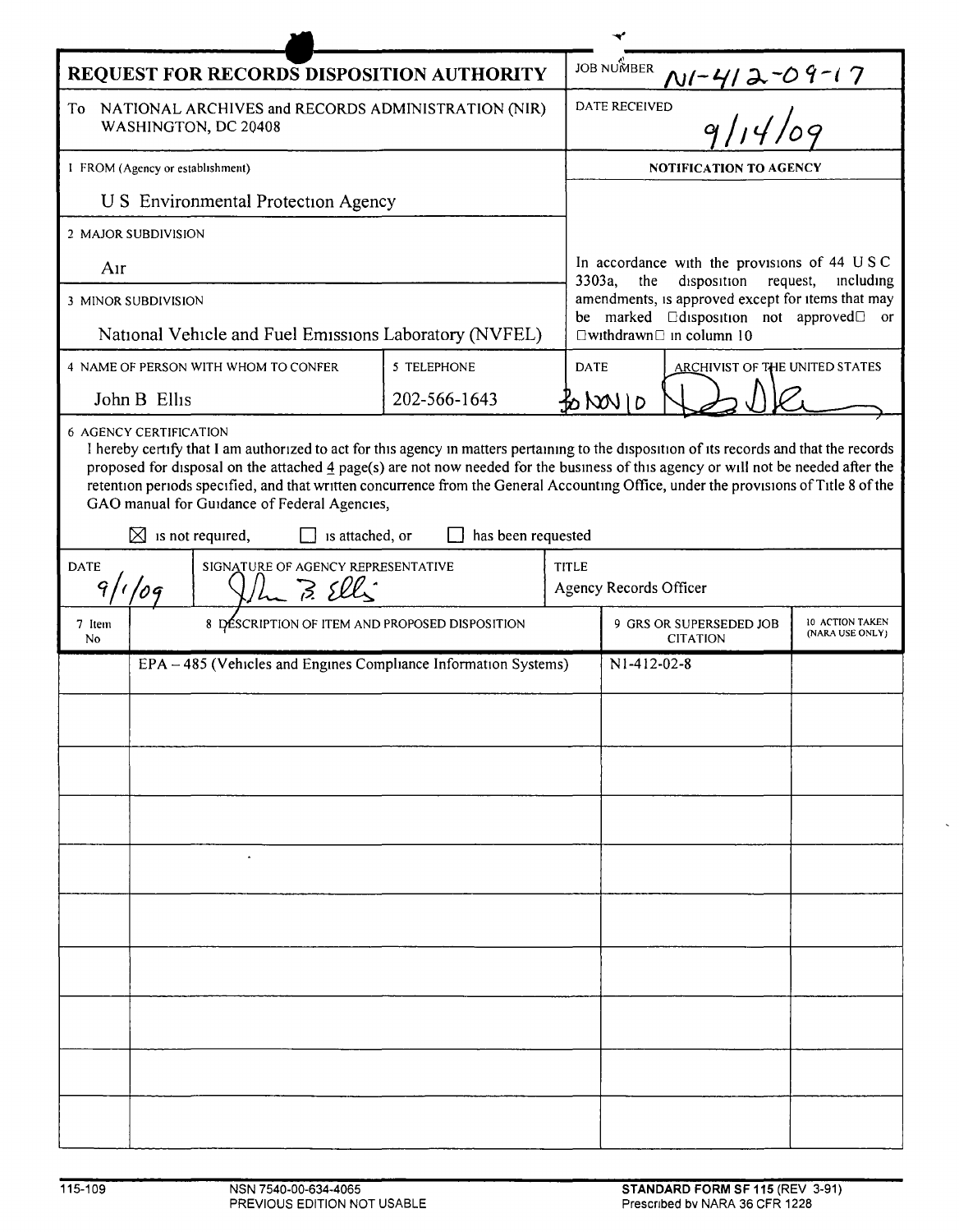This schedule is in draft. It may be used to retire records, but may not be used to destroy records. **If you have any questions, please contact the Records Help Desk.**

# **EPA Records Schedule 485**

**Status:** Draft, *10/31/2010*

**Title:** Venfy - Vehicles and Engmes Comphance Information System

**Program:** AIr

**Applicability:** National Vehicle and Fuel Emissions Laboratory (NVFEL)

**Function:** 108-025-01-01-02 - Manage Mobile AIr Pollution Sources

# **NARA Disposal Authority:**

This schedule authorizes the disposition of the record copy in any media (media neutral), excluding any records already m electromc form Records designated for permanent retention must be transferred to the National Archives m accordance with NARA standards at the tnne of transfer

•  $N1-412-09-17$ 

# **Description:**

Verify - Vehicles and Engines Compliance Information System collects emissions and fuel economy comphance mformation for a vanety of engmes, vehicles and equipment used in transportation and other mobile source applications Verify collects this information for EPA from manufacturers and importers Manufacturers submit information to EPA, pay fees, and receive certificates of conformity The mformation IS used by EPA for comphance and enforcement activities

The Certification and Fuel Economy Information System (CFEIS), which collected light-duty (trucks and vehicles) has been replaced by Verify The Engine Information System (EIS) is a similar system, but collects emissions information for heavy-duty and nonroad engines EIS will also be superseded by Venfy, which is being designed and implemented in phases and will integrate all mobile source mdustnes and comphance processes, from pre-production certification to m-use testmg

## **Disposition Instructions:**

**Hem a:** Electronic software systems

The Office of Air and Radiation, Office of Transportation and Air Quality, Compliance and Innovative Strategies Division is responsible for the disposition of this item

- **• Disposable**
- Destroy when no longer needed to ensure access to, and use of, the electronic records to the authonzed retention penod

 $N_{en-Geord}$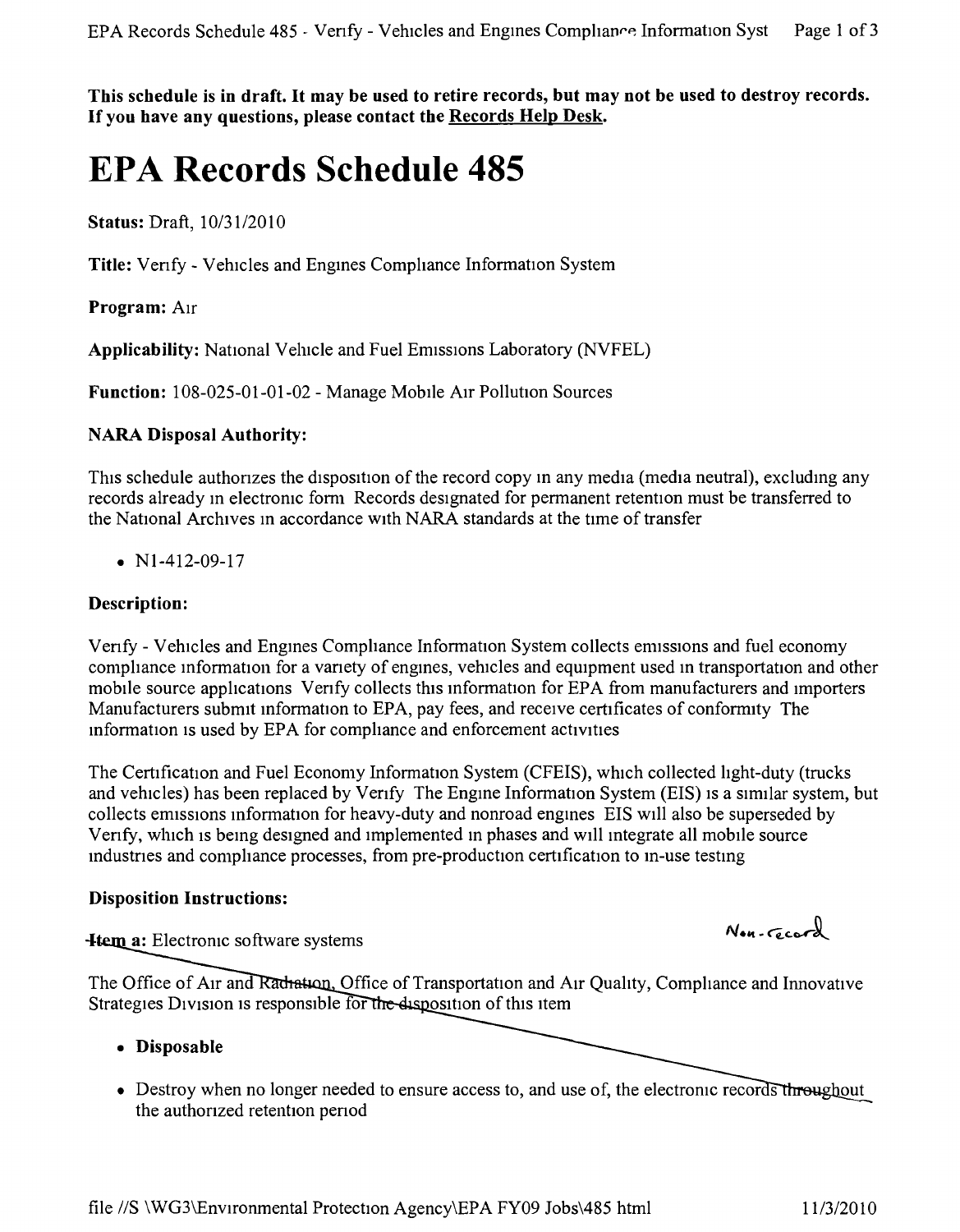**Hem b:** Input

- Disposable
- Follow instructions for EPA  $\overline{17}$

**Item c:** Electronic data

The Office of Air and Radiation, Office of Transportation and Air Quality, Compliance and Innovative Strategies Division is responsible for the disposition of this item

- **• Permanent**
- Close at end of the model year
- Transfer a snapshot of the data to the National Archives, as specified in 36 CFR 1235 44-1235 50 or standards applicable at the time, 7 years after the file closure

**4tem d:** Output and reports

- **• Varies**
- File with related records and follow instructions for the related records

**Htem e:** System documentation

The Office of Air and Radiation, Office of Transportation and Air Quality, Compliance and Innovative Strategies Division is responsible for the disposition of this item

- **• Permanent**
- Transfer those records necessary to document how the system captures, manipulates, and outputs data to the National Archives, as specified in 36 CFR 1235 44-1235 50 or standards applieable at the time. The documentation is transferred with the electronic data (item c)

# **Guidance:**

Records contammg copies of the certification and analyses are scheduled as EPA 482 - Certification Records

To assure the protection of confidential busmess mformation (CBI) after transfer to the Center for Electronic Records, the transfemng EPA office should prepare a memo settmg out the statutory restrictions associated with the data The Archivist and employees of NARA are subject to the same restnctions

# **Reasons for Disposition:**

The followmg changes were made m the *10/3112010* version:

• Revised schedule title and description

 $67820/25$ 

 $GRS$  20/11a(2)

Filing Instruction